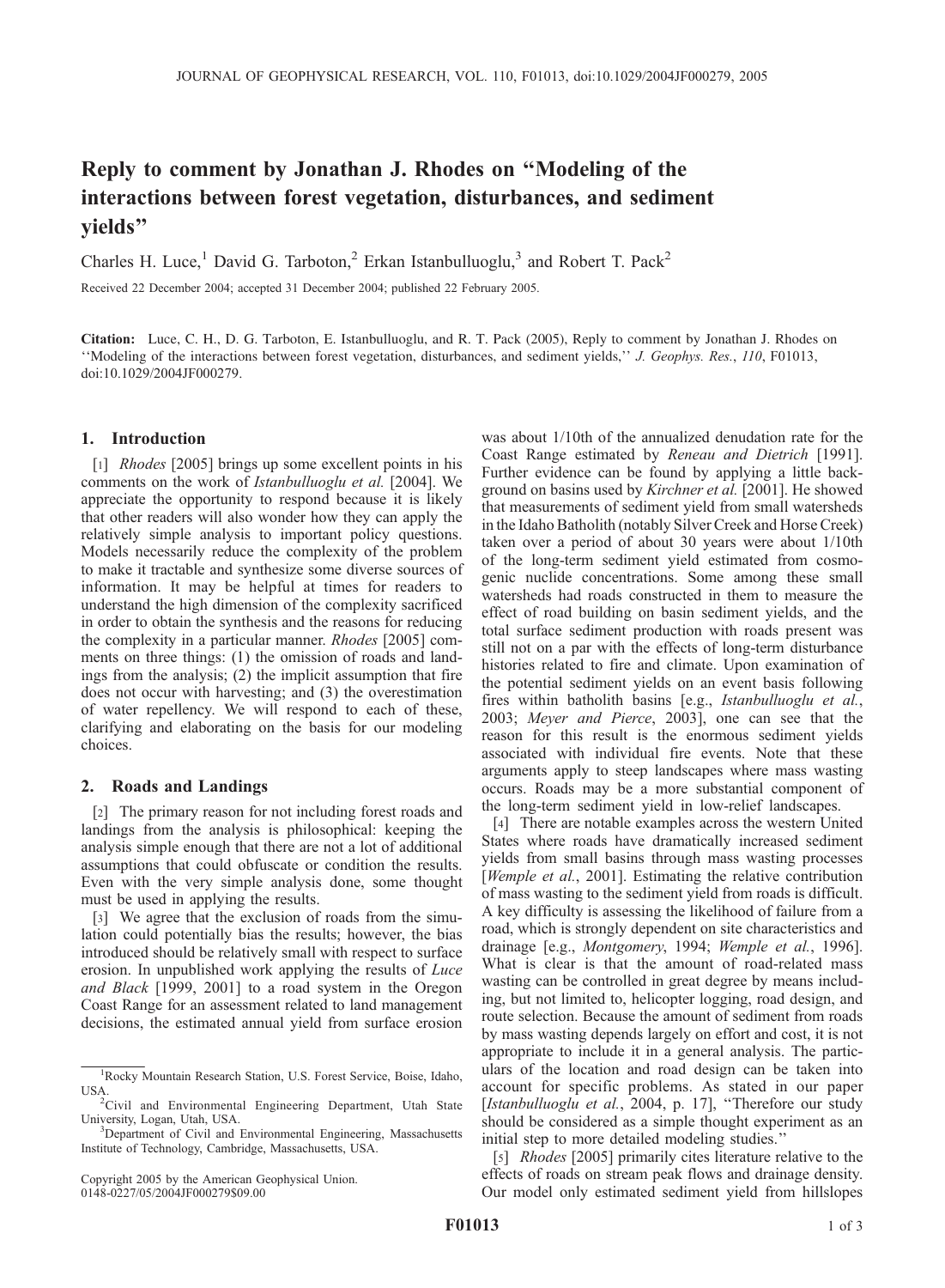and hollows and did not consider stream transport. The paper does not disclose predictions of drainage density under the managed regime, so the statement that the drainage density is underpredicted is incorrect. Also, the papers that Rhodes [2005] cites present a clear hypothesis via mechanistic descriptions and modeling studies to suggest that roads affect peak flows; however, such observational evidence as exists suggests only a mild effect [Jones and Grant, 1996; Thomas and Megahan, 1998]. Furthermore, there is some question about the complete details of the mechanistic explanation related to topographic effects on interception of subsurface flows [Luce, 2002]. We have, however, attempted to address the spirit of his comments in the paragraphs above.

[6] A related analysis by Elliot and Miller [2002] compares surface erosion from forest operations (thinning, prescribed fire, skidding, roads) over a long period to surface erosion from a given fire event or series of fire events. They predicted that fires are a much greater source of sediment in the long term. Considering that the Water Erosion Prediction Program does not predict mass wasting or gully-related erosion and the fact that they modeled lowgradient roads  $(4-8\%)$  and hillslopes (maximum slope 50%) or  $26^{\circ}$ ), the result is a little surprising. It underscores the lack of sediment contribution from roads but leaves the question begging, What about steeper landscapes and other erosion processes?

#### 3. Fire and Harvesting

[7] Part of our intention in developing the model was to consider the stronger geomorphic agents of mass wasting, specifically, landslides and gullies, in the discussion when considering the balance between harvest and wildfire. While Rhodes [2005] would suggest that we underestimate the effects of harvest, others will undoubtedly take issue with the fact that a clear-cut harvest was applied with no buffering for slope stability, potentially overestimating the effects of harvest. What is important is that a significant component of the complexity, and a large component of the sediment yield, not available in earlier analyses, has been added into the discussion.

[8] Rhodes's [2005] assertion that the model did not consider the fact that management does not exclude fire is correct, and it is likely to cause a bias as well. It is not clear how well fuel treatments will affect occurrence or severity of fires. As of the time the modeling was done, the papers that Rhodes [2005] cites were not available, and the only evidence for fuel treatment effectiveness was anecdotal. We chose to model as though harvesting and management access for fire fighting would so substantially reduce fire occurrence and severity that it could be ignored on the 300 year modeling time frame we used. It is not entirely clear how the model might respond to a parameterization to include fire with some reduced likelihood, other than to see some increase in sediment yield in the short term. In our paper [Istanbulluoglu et al., 2004, paragraph 74], we noted some caveats about length of simulation relative to the occurrence of fires, and underestimating the relative sediment yields from harvest treatments, fire with lesser likelihood would be even more poorly represented. Conceptually, we intended to compare a managed system with all the

benefits of suppression to one with no management and no suppression.

## 4. Water Repellency

[9] We disagree with *Rhodes's* [2005] characterization of the water repellency as being overestimated. Detailed measurements of fractional water repellent area have now been made for four recent fires in the Idaho Batholith. These consistently show a spatial distribution of 90-95% waterrepellent soils for severely burned sites, and a lower bound of around 40% fractional water-repellent area was found on two of the fires that experienced a moderate severity burn [U.S. Department of Agriculture Forest Service, 2003]. ''Naturally'' occurring water repellency in unburned areas had about 20% coverage on two of the fires. Measurements in the surrounding area are probably the best source of information for a modeling study. Doerr and Moody [2004] noted the lack of published measurements of the spatial pattern and extent of water repellency, so there are no real alternatives for an estimate. The model does not depict the burned area as completely impervious but as partially pervious, using equations  $(30)$ – $(32)$  [Istanbulluoglu et al., 2004] to estimate the initial fire-related alteration to fractional water repellent area and its evolution over time. The grain of water repellency is very small (on the order of millimeters), and we treat the fractional area coverage as a point process and effectively modify the infiltration capacity of the soil by the fractional water repellency for higher rainfall rates. Runoff may be somewhat overestimated for lesser precipitation events, but those are not responsible for the bulk of the soil movement. Note that some methods of measuring infiltration rates will not be affected by water repellency, particularly those with any driving head applied, which are typically applied at very small spatial scales. Other methods of measuring infiltration rates will integrate over repellent and nonrepellent areas to obtain the averages cited by Wondzell and King [2003]. At 90% water repellency, our effective infiltration capacity is 40 mm/hr, which compares favorably with the range Rhodes [2005] provides.

## 5. Conclusion

[10] To conclude the direct response to the comments by Rhodes [2005], Rhodes [2005] brings up some limitations of the comparison that was done; however, we present evidence that the consequences are not as great as he estimates and do not represent ''major biases.'' We excluded roads from the analysis because we wanted a simple model independent of the specific details of road standards and because it is becoming clear that although roads contribute fine sediment that results in muddy waters, their contribution to total long-term sediment yield is relatively minor. Including roads in the model would detract from the focus of the paper on mass wasting processes on burned or harvested sites. We did not consider the effects of fire conditioned on fuel treatment in an area because there was no clear data on the degree of effectiveness, or lack thereof, from treatments. We are glad to have the opportunity to provide additional information in support of our water repellency estimates. As is common in modeling studies, there are opportunities for more detailed modeling